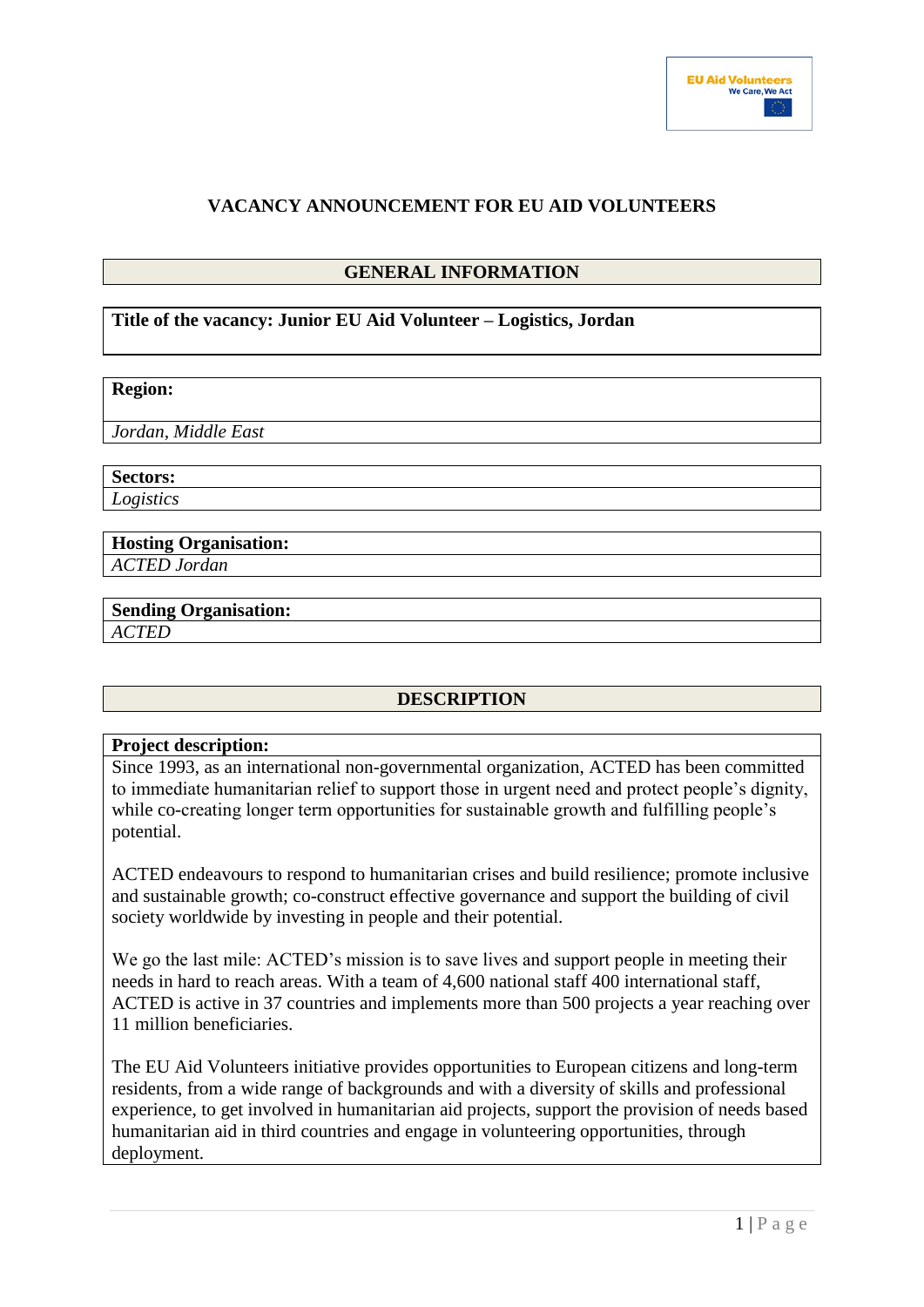# *Operational and security context:*

Through its coordination office in Amman, ACTED is working in Jordan to meet the needs of the refugee populations in the country, with a shift from lifesaving activities to long-term livelihoods programming. ACTED also provides support to Jordanian host populations and local actors, also affected by the challenges faced by the country, ensuring all can access basic services. In Za'atari camp, Azraq camp and Mafraq, ACTED teams play a key role in the management and coordination of refugee camps, support to informal tented settlement populations and provide emergency assistance to ensure people's access to food, water and hygiene and sanitation facilities. More broadly, ACTED works with municipalities and community organizations to build capacity and promote sustainable solutions.

Since 2011, Jordan has provided refuge to 1.2 million Syrians refugees, of which 656,900 are registered. 93% of Syrians are living in host communities, well below the poverty line, among which more than 15,000 live in informal tented settlements with other vulnerable populations. The influx of refugees has increased demand and pressure on the country's services and has had a significant impact on infrastructure, access to quality education, livelihoods, provision of water, hygiene and sanitation services and led to the emergence of protection concerns for both refugees and vulnerable Jordanians.

# **TASKS AND COMPETENCES**

## **1. Contribute to improve logistics processes in country**

## *1.1 Procurement*

- a) Contribute to maintain the national supplier database up-to-date  $\&$  to nourish it from existing contracts, as well as market surveys;
- b) Contribute to improve the reliability of the order follow-up, and its dissemination amongst operational teams;
- c) Support major procurement campaigns by providing offers pre-analysis, drafting documentation such as procurement memos & contracts if needed, deploying operational plans under the CLM supervision;
- d) Support the efficient & exhaustive circulation, filing & archiving of procurement documentation as detailed in ACTED logistics manual (tender documents, contracts, quotations, etc.);
- e) Review & strengthen the Monthly Procurement follow-up, under the CLM supervision, with logistics & program teams.

## *1.2 Stocks & deliveries*

- a) Support transportation means review, and handle market survey if needed under the CLM supervision;
- b) Support the logistics staff capacity building toward stocks & deliveries documents, tools & processes;
- c) Support the periodic inventories, and clear stock discrepancies in a documented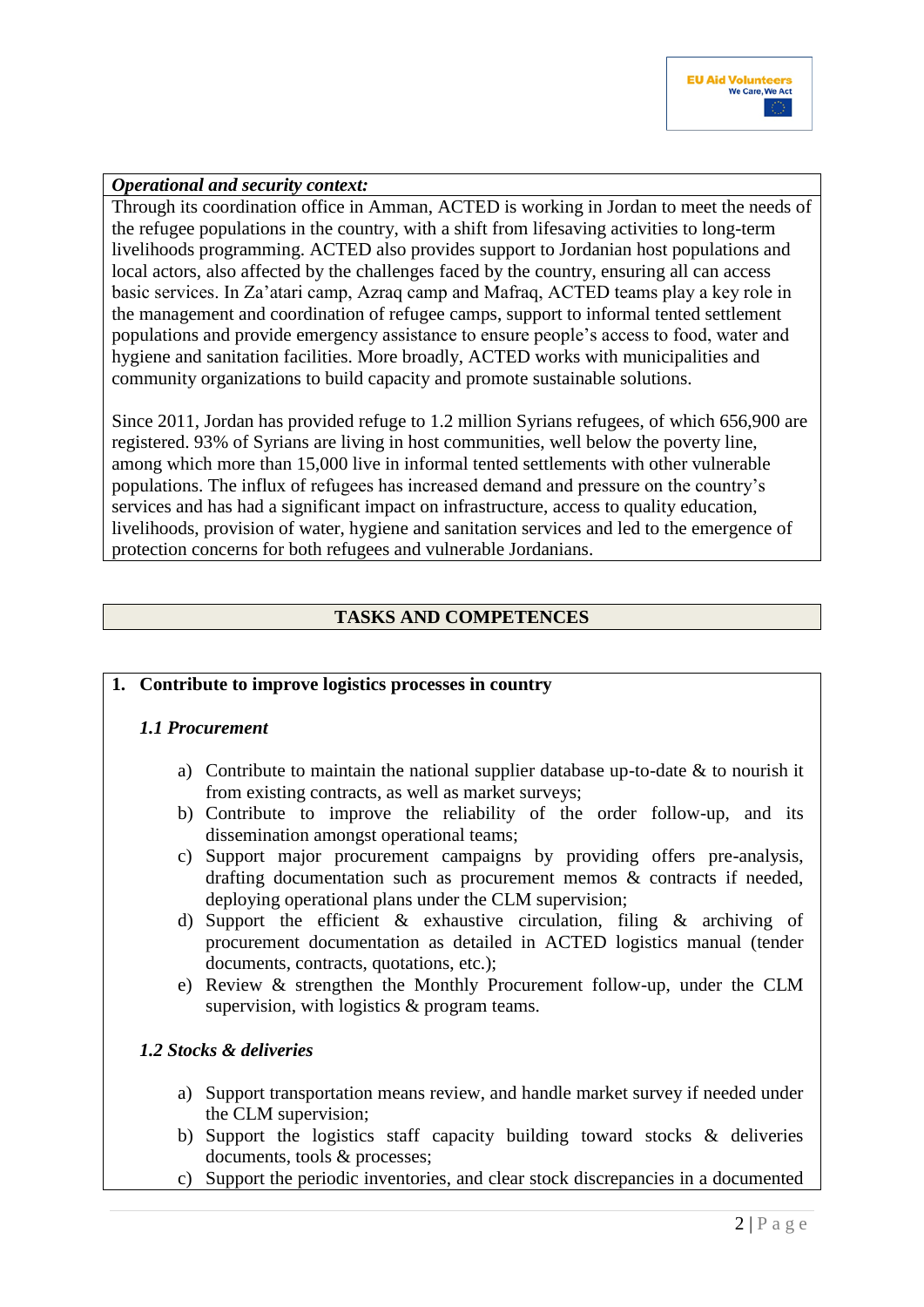#### manner;

- d) Support the efficient & exhaustive circulation, filing & archiving of stocks  $\&$ deliveries documentation as detailed in ACTED logistics manual (stock reception vouchers, stocks cards, stock exit forms, etc.);
- e) Review & strengthen the Monthly Stock inventory report, under the CLM supervision, with logistics & program teams.

## *1.3 Fleet, transportation & fuel management*

- a) Support fleet reviews, and fleet prospects under the CLM supervision (market surveys, fleet analysis, etc.)
- b) Support the implementation of user friendly tools for movements & maintenance planning;
- c) Review & strengthen the Monthly Motorized asset report under the CLM supervision, with logistics teams.
- d) Support the efficient & exhaustive circulation, filing & archiving of fleet  $\&$ transportation documentation as detailed in ACTED logistics manual (logbooks, maintenance sheets, administrative authorizations, insurance cards, etc.).

## *1.4 Asset management*

- a) Support assets review, and physical inventories;
- b) Review & strengthen the Monthly asset follow-up per project code, budget line, with a clear location & user for each asset; investigate and document any loss or damage.
- c) Support the efficient  $\&$  exhaustive circulation, filing  $\&$  archiving of asset documentation as detailed in ACTED logistics manual (registration cards, etc.).

# *1.5 Communications & IT management*

- a) Support communication & IT reviews under the CLM supervision;
- b) Review & strengthen the Monthly communication costs follow-up; investigate and support solving major over-costs;
- d) Support the implementation of the IT plan: handle market surveys of maintenance services, internet connections opportunities, etc. under the CLM supervision;
- e) Support the monthly data back-up (server, emails, etc.) as per replication standards;
- f) Support the efficient & exhaustive circulation, filing & archiving of communication & IT documentation (lease agreements, security assessments, etc.)

# *1.6 Logistics TITANIC*

- a) Cross-check the overall consistency of all logistics TITANIC reports;
- b) Cross-check real data with TITANIC reports under a random strategy, in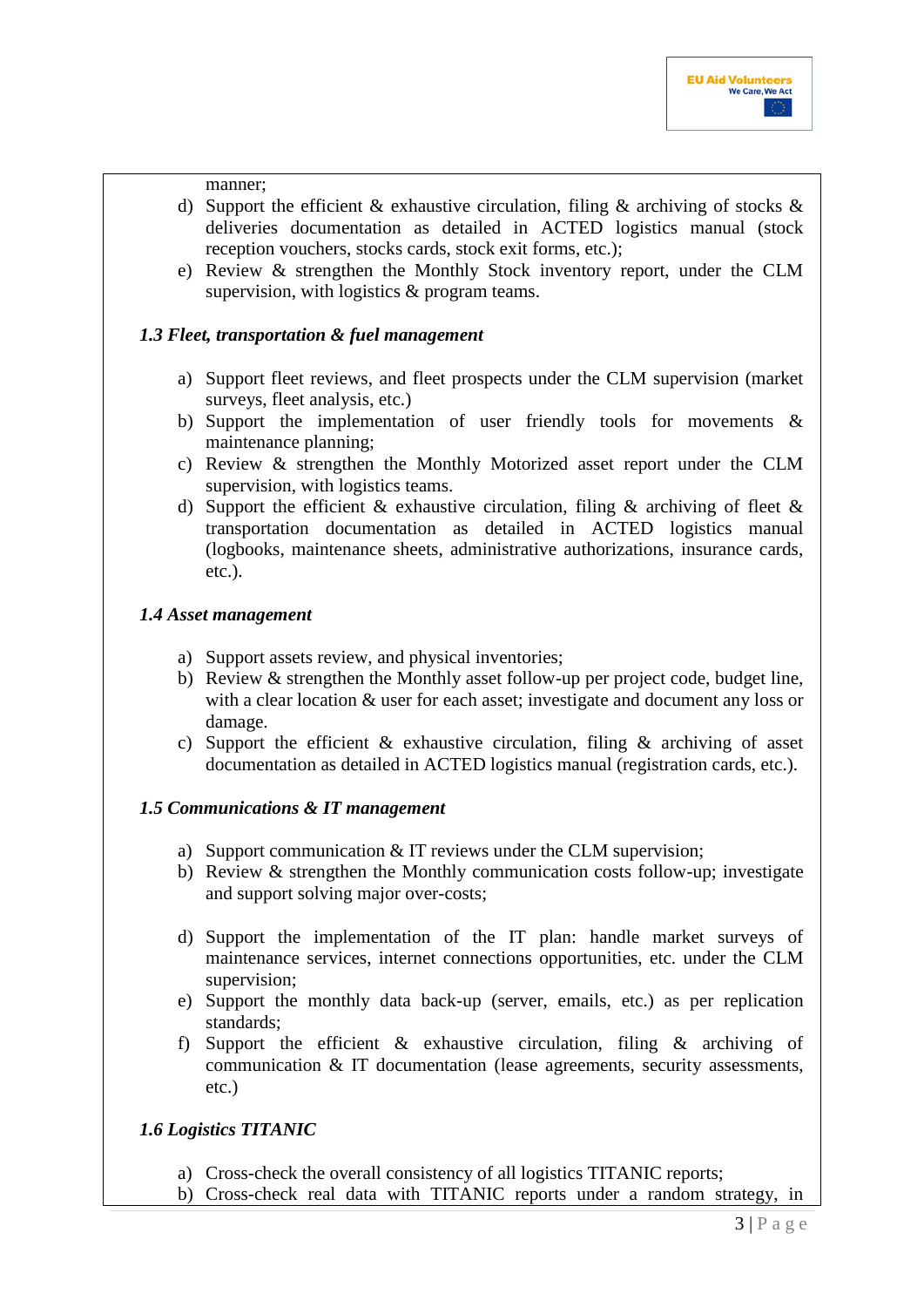## particular during field visits;

c) Integrate internal & external audits recommendations into the monthly TITANIC review, as well as regular reviews.

# **2. Train logistics & other staff to logistics procedures & tools**

- a) Under the supervision of the CLM, maintain a training schedule over 6 months for logistics & other staff about logistics processes, procedures & tools, according to priorities agreed with CD, HQ Logistics & Audit departments;
- b) Ensure that all trainings courses are aligned with ACTED logistics procedures & tools;
- c) Ensure daily staff training during any task completed, with the final objective to empower logistics & other staff about logistics processes;
- d) Support the formalization of logistics rules & tools, under the CLM supervision (memo drafting, flow charts, etc.).

## **3. Support logistics documentation**

- a) Make sure that filing as defined in ACTED manuals is part of the regular trainings to logistics staff;
- b) Review past documentation in capital & field offices when needed;
- c) Ensure the regular documentation flow from field offices to the capital office;

## **4. Upon request support logistics operations**

The Logistics EUAV might be requested to replace a CLO/ALO in case of his/her absence, under close supervision of the CLM; or to support emergencies, high workload periods, or any specific situation that would require an unusual workload in logistics. In case of CLM absence, the Logistics EUAV will support the management of logistics teams, and the continuity of all logistics processes, under close supervision of the Country Director.

## **5. EUAV Communications**

a) During the deployment period, the volunteers will have to realize communications activities in order to raise awareness of the EUAV imitative, share volunteer experiences and opportunities, encourage spirit of volunteerism and positive activism and create European connections.

b) The EU Aid Volunteer will have to follow his/her communications plan, built with the Communications department during the induction session.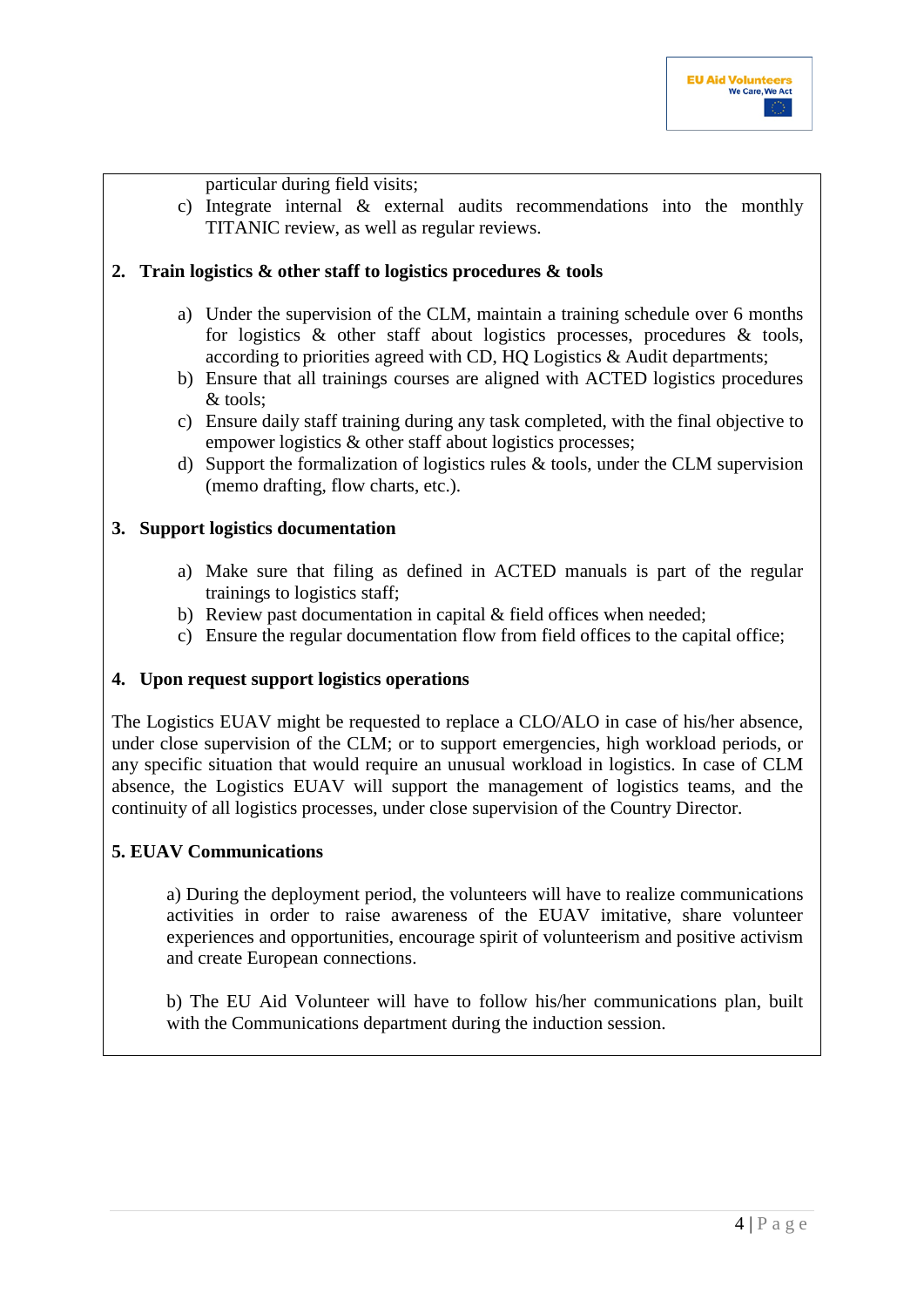# **Required competences:**

**Transversal competences**  Demonstrating leadership Volunteering mind-set Autonomy Accountability **Specific competences**  Understanding the humanitarian context of the EU Aid Volunteers initiative and applying humanitarian principles Managing projects in humanitarian contexts **Technical competences**  Finance and Logistics

### **Apprenticeship**

The apprenticeship for this position will be based in ACTED's HQ in Paris, France. During the apprenticeship the Volunteer will be managed by a line managers from the Logistics department, where there we will be interacting with departments within ACTED HQ and with field missions.

# **SELECTION CRITERIA AND CONDITIONS**

### **Eligibility and exception criteria:**

The candidate for EU Aid Volunteers must be a citizen of the EU or a third country national who is a long-term resident in an EU Member State, and must have a minimum age of 18 years.

#### **Minimum requirements:**

Bachelor's or Master's degree in humanitarian studies / Political Science / M&E / Project Development / Finance / Logistics Fluent English (written and spoken), excellent writing and communication skills; Ability to work under pressure in a fast-paced environment; Good organisational and prioritisation skills; Proficiency in Microsoft Office;

## **Conditions of service:**

### **Deployment dates:**

February 2020 – July 2020 (Apprenticeships November 2019 – January 2019)

#### **Learning opportunities:**

This program places great importance on the EUAV management and career development. The selected volunteers will undertake a learning and development program that will include an induction, trainings during the deployment and a post-deployment support and dissemination activities. Their learning and development plan will be completed with the support of a mentor and their line manager